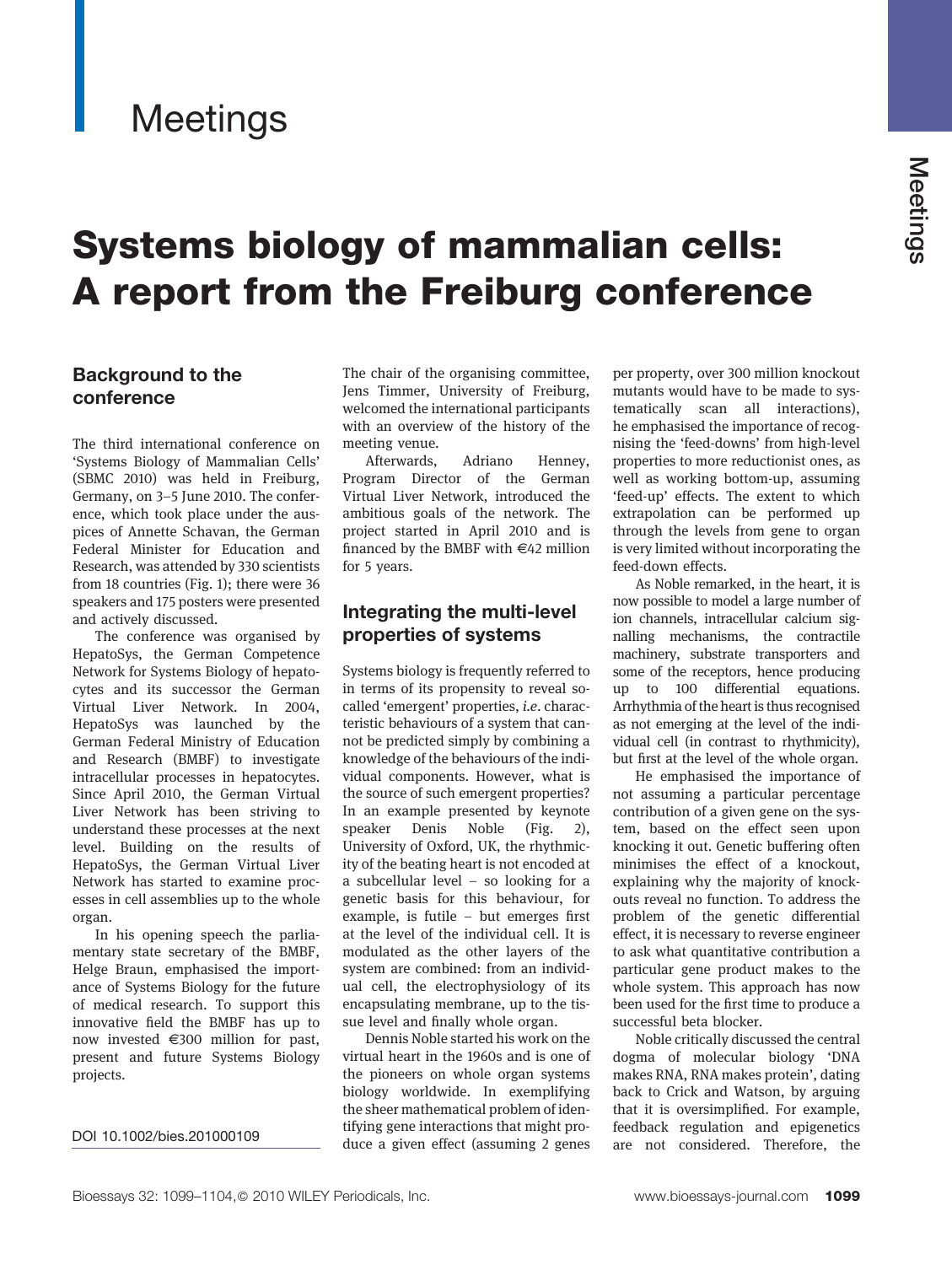

Figure 1. Picture of the participants of the Conference on Systems Biology of Mammalian Cells, Freiburg, 3–5 June 2010.

situation is much more complicated and each level of regulation and complexity has to be fully understood and then integrated into a model of the whole. 'Top' and 'bottom' (with respect to hierarchy), he noted, are human metaphors that are not recognised by the nature of evolution.

Denis Noble ended his discourse by noting the importance of the relativity theory in biology, and asserting in particular the importance of scaledependent effects. He also relativised the challenge of understanding and modelling the liver, which has many more biochemical pathways to consider than the 100 component model of the heart. That said, it was clear that



**Figure 2.** Denis Noble, University of Oxford, the keynote speaker of the conference

significant progress is being made in understanding and modelling the liver and other mammalian systems at their individual levels of organisation. The most recent progress is reported here according to the six sessions of the conference, at which internationally renowned invited speakers, and young scientists chosen from their poster abstracts, presented their work. The ground has now been laid to tackle the challenge of integrating these insights into multi-level models, among which is the 'Virtual Liver'.

# New theoretical approaches and cuttingedge technologies

In the session 'New theoretical approaches and cutting-edge technologies', Denis Thieffry, TAGC-INSERM, Marseille, applied logical modelling to investigate the diversity and plasticity of T helper cells. In contrast to the classic point of view of the differentiation potential of T cells in terms of a branching tree, the computational analysis points to a reticulate network of alternative, environment-dependent, differentiation and reprogramming events. Forest M. White, MIT, reported a mass spectrometry-based methodology to monitor phosphorylation of specific

residues of dozens of key signalling proteins at multiple time points under a variety of perturbations. Based on these data, he demonstrated that a computational approach is capable of describing glioblastoma cell growth based on the analysis of just 13 phosphoproteins. Andre Levchenko, Johns Hopkins University, introduced the use of microfluidic devices to address how signalling pathways cope with noise. To demonstrate the limits of information processing in signalling pathways through a combination of modelling and experimentation, he reported examples from signalling in the innate immune system response and survival pathways. Andrius Serva, BioQuant Heidelberg, reported on experimental and modelling approaches for the functional analysis of microRNA as regulators of secretory membrane trafficking. Jan Hasenauer, University of Stuttgart, presented a mathematical modelling method that is able to deal with cellto-cell variability. As an example, he applied his method to the data from TRAIL-induced apoptosis and inferred markers for survival and death of individual cells. In the final talk of the session, Martin Fussenegger, ETH Zurich, provided a perspective towards Synthetic Biology and demonstrated how mathematical modelling and mammalian synthetic biology can lead 'From tools to therapies'.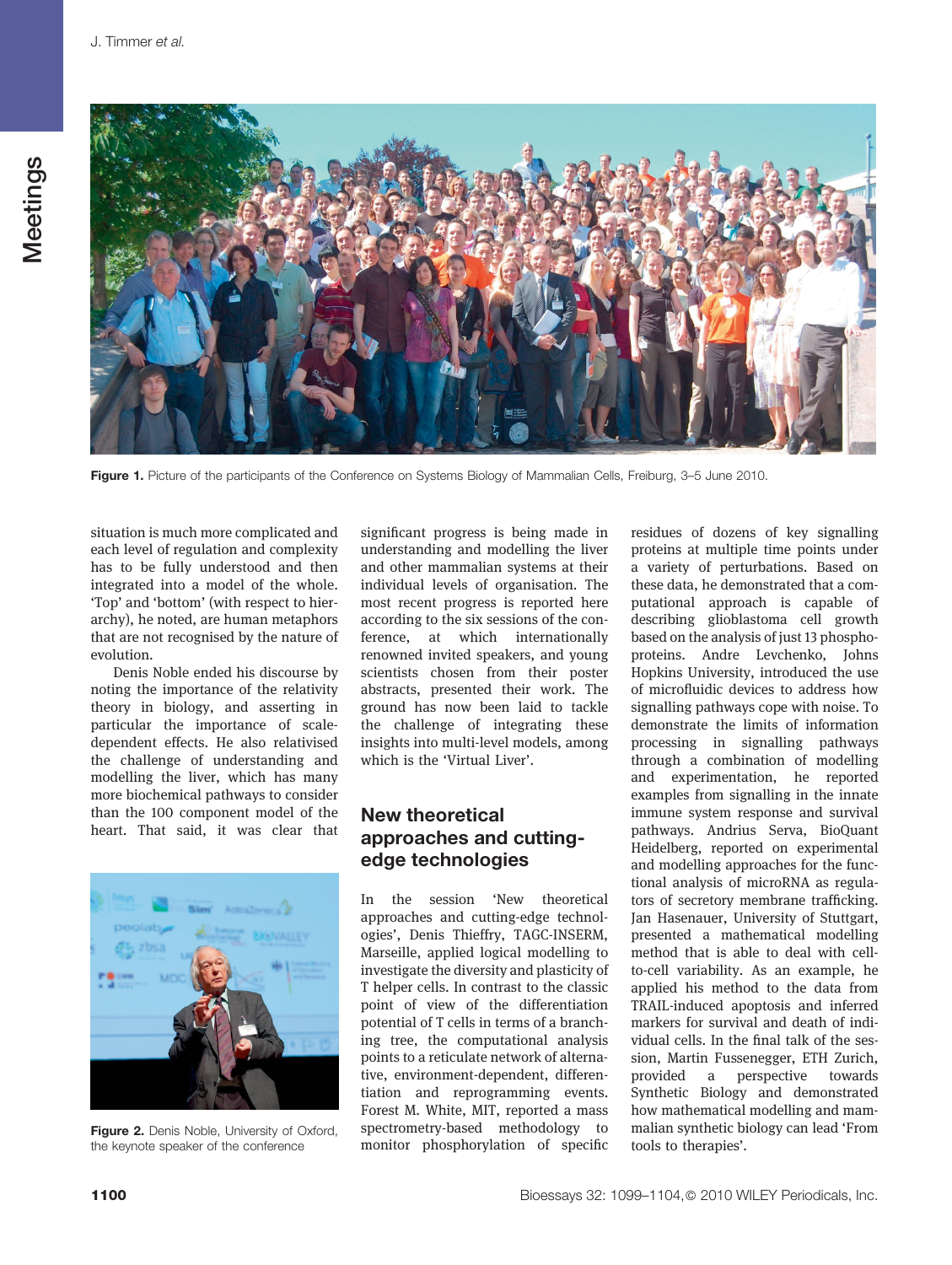# **Signalling**

In the session 'Signalling', Steven Wiley, Pacific Northwest National Laboratories, Washington, reported on mathematical modelling for epidermal growth factor receptor-induced signalling based on quantitative mass spectrometry data, gene expression profiles and protein-protein interaction data. This has resulted in the discovery of numerous positive and negative feedbacks that operate over a wide range of temporal scales and that are sensitive to different levels of stimulation. Joseph Zhou, Technical University of Dresden, showed how a hierarchical multi-attractor model is able to predict decisions of pancreatic cells and facilitate insights into which set of transcription factors need to be modulated for cell fate reprogramming. Jason Haugh, North Carolina State University, investigated the dynamic regulation of growth factor receptor signalling. His data-based mathematical modelling provided new insights into the ERK signalling network in terms of cross-talk effects and its regulation by feedback loops [1]. Tilo Beyer, University of Magdeburg, demonstrated by merging logical models how signals from the T cell receptor and the interleukin 2 receptor could be integrated. Michael Yaffe, MIT, introduced a systems biology approach to gain insights into regulation of DNA damage response and demonstrated the implications for a rational design of cancer therapy. In particular, he showed the potential for improving existing combinations of chemotherapeutics, and for the development of novel personalised therapies. Michael White, University of Liverpool, showed by live cell imaging, in combination with deterministic and stochastic modelling, how the NF- $\kappa$ B signalling system encodes information by spatial and temporal means. In particular, he discussed the robustness and heterogeneity of the system [2]. One highlight was the short talk by Verena Becker. She demonstrated by a combination of experimental and modelling work how the erythropoietin receptor can cope with huge differences of its stimulating hormone. Three biologically plausible mechanisms were formulated as mathematical models that were calibrated by experimental data. Statistical analysis

of the resulting models demonstrated that only a fast ligand-independent receptor turnover explained the experimental data. Furthermore, the model is able to successfully predict the outcome of an experiment interfering with the turnover process (Fig. 3). These results appeared in Science shortly after the conference [3].

Finally, Carsten Carlberg, University of Luxembourg, analysed nuclear receptors by a systems biology approach and elucidated the impact of transcriptional cycling [4].

### Metabolism

In the session 'Metabolism', Hans-Georg Holzhütter, Charité, a member of HepatoSys and the German Virtual Liver Network, talked about 'Mathematical modelling of liver metabolism'. He presented the first stoichiometric model of hepatocyte metabolism. The network includes 740 metabolites in eight compartments and encompasses 2440 reactions, including 1435 transport reactions between the compartments. Using the example of hepatic detoxification of ammonia, he showed how the availability of nutrients and oxygen potentially modulates the interplay of various metabolic pathways to allow efficient responses of the liver to perturbations of the homeostasis of blood compounds. Christian Tiemann, University of Eindhoven, used a databased computational model to identify persistent behaviour of hepatic lipid metabolism. The model is able to describe the physiological situation as well as data from a transgenic mouse that exhibits severe hepatic steatosis. Damjana Rozman, University of Ljubljana, investigated the cross-talk of hepatic cholesterol and the drug metabolism transcriptome of mouse and human hepatocytes. The analysis revealed the mechanisms of drug effects and pinpointed to novel side effects. Gunnar Cedersund, University of Linköping, Sweden, demonstrated a combined top-down and bottom-up modelling approach that provided internally consistent explanations of whole-body glucose homeostasis through the identification and elimination of data inconsistencies and missing regulation. The conceptual

approach was exemplified by combining a hierarchically formulated wholebody model with a detailed adipose tissue model. In his talk 'Networking metabolites, diseases, and drugs' Deok-Su Lee, Inha University, South Korea, showed that our current understanding of the topology of the human metabolic network provides insights into potential relationships among distinct disease phenotypes and drugs.

#### **Biomedicine**

In the session 'Biomedicine', Walter Kolch, University College Dublin, discussed systems properties of the MAP kinase pathway as a negative feedback amplifier and demonstrated the consequences for the robustness of the pathway. Niels Grabe, University of Heidelberg, reported on the quantification of cell streams in epidermal wound healing, using a three-dimensional in vitro culture model of human skin and whole slide imaging as a first step towards a multi-scale model that can be used to explore pathologies or potential therapies in epidermal wound healing. In his talk 'How do cancer cells escape from targeted interventions ?', Nils Blüthgen, Charité, Berlin, once more addressed the MAP kinase system and discussed possible strategies on how tumour cells circumvent the effects of therapeutic kinase inhibitors. Supported by experimental data and modelling studies, he suggested a relation between fluctuations of protein levels in single cells and their robustness against kinase inhibitors. Ritsert C. Jansen, University of Groningen, talked about 'The road ahead to systems genetics' by discussing the promises, statistical methods, pitfalls and results of network reconstruction and causal inference using system-wide data on chromatin modification, gene expression, proteins and metabolites.

## Whole body

In the session 'Whole Body', Claudio Cobelli presented 'Minimal and maximal models of glucose metabolism in health and diabetes'. The mathematical model [5], see Figure 4, was approved by the Federal Drug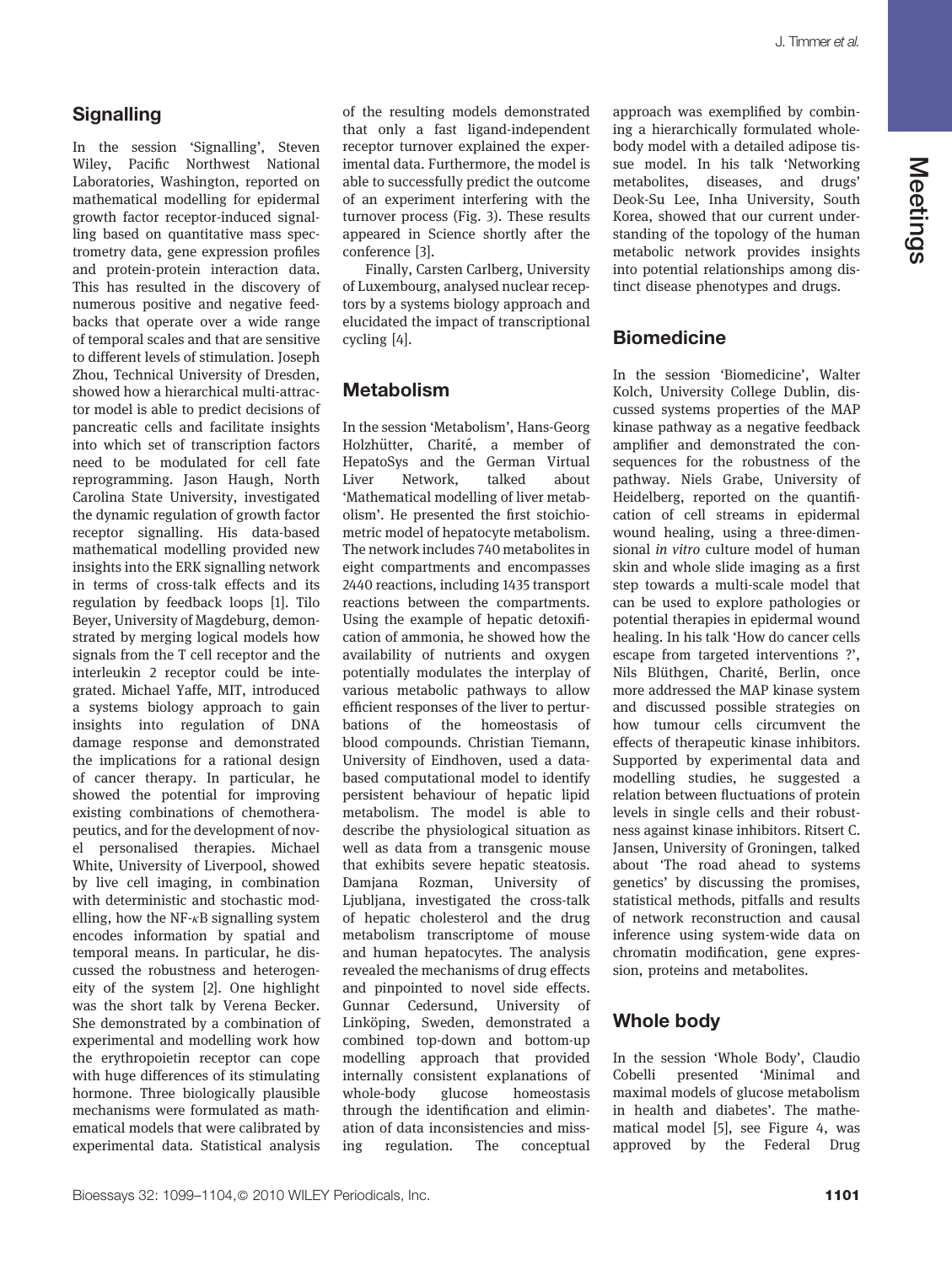

 $B)$ Experimental data: linear ligand integration



**Figure 3.** Linear signal integration of extracellular erythropoietin (Epo) on the receptor level is dependent on constitutive Epo receptor (EpoR) turnover. A: Schematic representation of an ordinary differential equation-based model for Epo and EpoR interaction as well as trafficking kinetics (left panel). Model calibration with experimental time course data (right panel) results in a fully identifiable model. **B**: Quantitative immunoblot analysis of EpoR and Janus kinase 2 (JAK2) phosphorylation (circles) reveals a linear relation between Epo input and activated species integrated over time (right panels) despite saturating signals for the peak amplitude (left panels). C: Model simulations show that a linear conversion of extracellular Epo levels into the integral amount of cell surface Epo-EpoR complexes is strictly dependent on rapid EpoR turnover.



Model simulations: turnover - linear signal integrator



Administration of the USA to be applied in clinical studies for the development of drugs to treat diabetes. This represents one of the first examples of how mathematical modelling can accelerate drug development and reduce animal experiments.

In a selected short talk, Stefan Hoehme, University of Leipzig, demonstrated by the combination of imaging data and three-dimensional tissue modelling that cell alignment along microvessels is an order principle to restore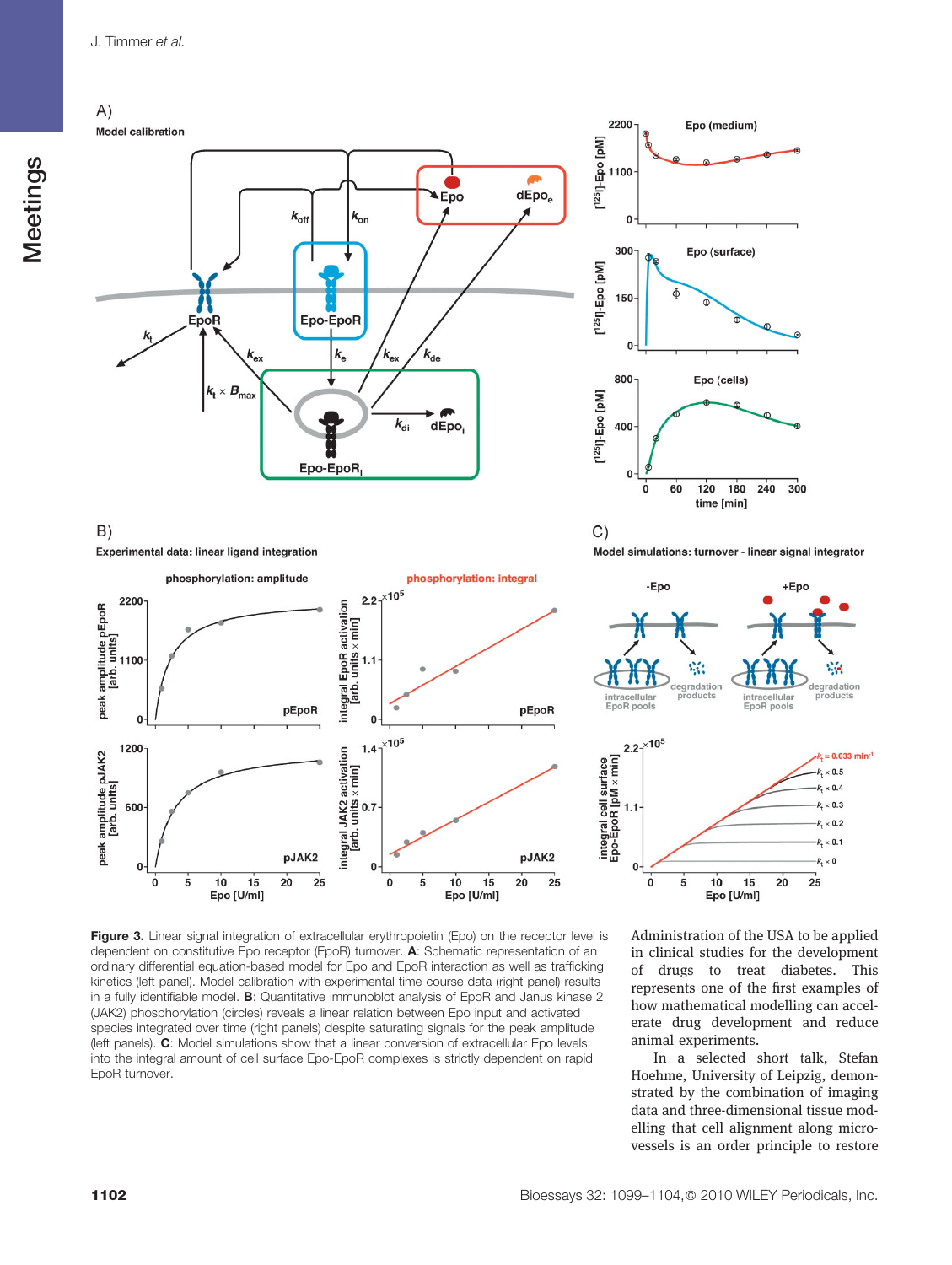

Figure 4. Computer simulator of Type 1 diabetes accepted by FDA as an in silico substitute to animal trials for the preclinical testing of control strategies in artificial pancreas studies (adapted from ref. 5).



Figure 5. The three-dimensional architecture of liver lobules is quantified from stacks of confocal micrographs by volume reconstruction and segmentation (upper left) and this information is merged with data on the dynamics of the regeneration process after intoxication with CCl<sub>4</sub> (upper right). This allows a three-dimensional single-cell-based model of the regeneration process (lower images) to be set up. Predictions of this model led to the elucidation and verification of a yet-unknown key mechanism of liver regeneration-hepatocyte-sinusoid alignment.

tissue architecture during regeneration of hepatocytes (Fig. 5). This work was published in PNAS briefly after the conference [6].

Jörg Lippert, Bayer Technology Services GmbH, showed how computational Systems Biology is successfully applied in pharmaceutical research and development. In particular, he discussed how integrative modelling facilitates decisions during the process of drug development concerning the identification of promising candidates and design of the next project steps. Jens Reich, Max Delbrück Centre, reported a whole-body model of iron regulation and provided a kinetic description of the pathway network.

#### **Industry**

In the session 'Industry', Birgit Schoeberl, Merrimack Pharmaceuticals,

demonstrated in her talk on 'Applying engineering principles to the development of novel cancer therapies' how mathematical modelling, combined with quantitative biological data, leads to insights that can be translated into practice by engineering and testing novel antibody therapies in the context of computer simulations. Christopher Taylor from AstraZeneca, extended the topic of Jörg Lippert and discussed how Systems Biology can support the decision-making process in drug discovery. Richard Ho from Entelos, talked about a mathematical model of liver homeostasis and perturbation, which has been developed in collaboration with the US Federal Drug Administration. The model allows drug-induced liver injury to be examined in mouse, rat and human